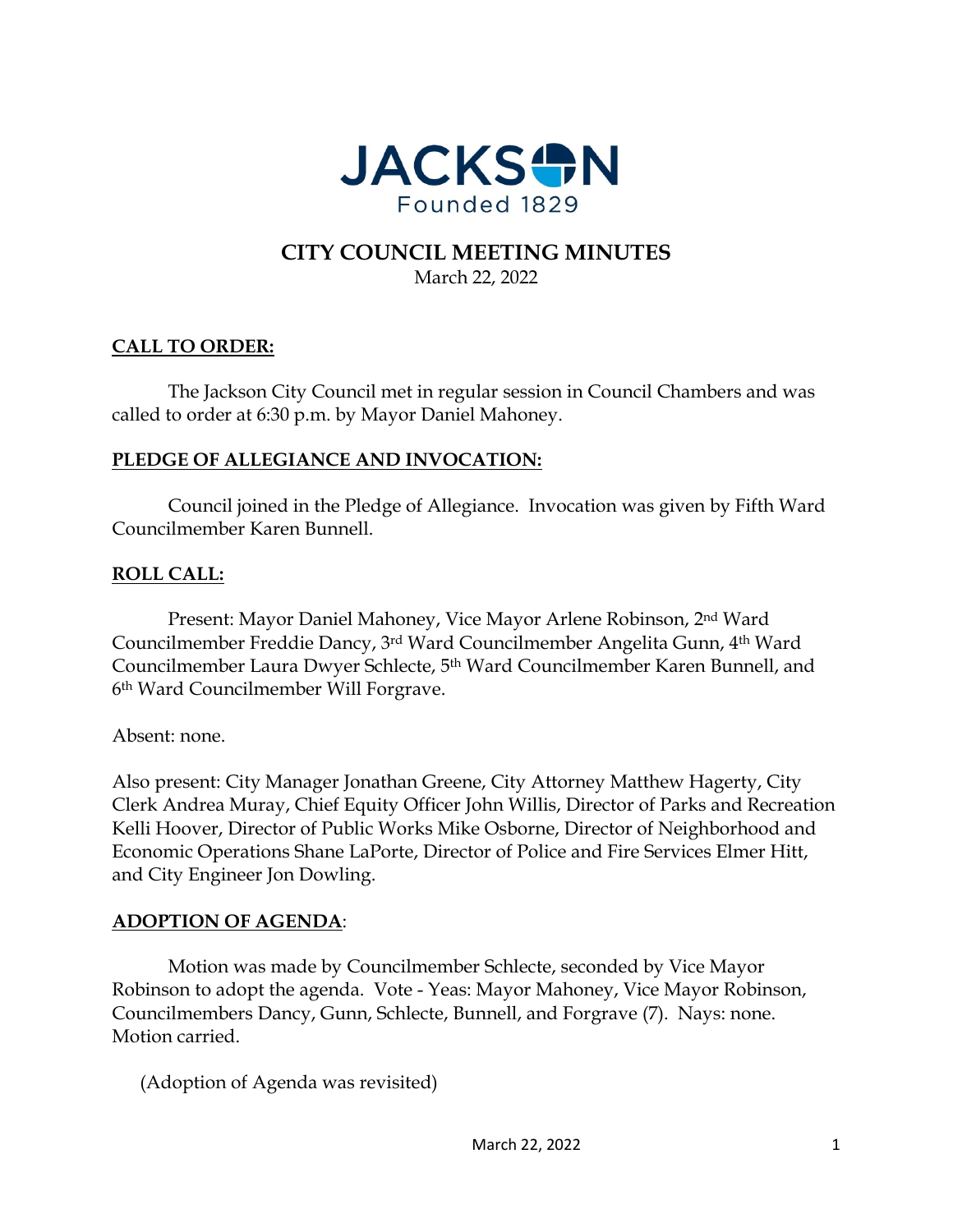Motion was made by Councilmember Bunnell, seconded by Councilmember Gunn to add the appointments of Salena Taylor and Robert Porter to the Police Oversight Commission to the Consent Calendar.

A friendly amendment was made by Councilmember Schlecte, seconded by Councilmember Bunnell to add the appointments of Salena Taylor and Robert Porter to the Police Oversight Commission to New Business. Vote - Yeas: Mayor Mahoney, Vice Mayor Robinson, Councilmembers Dancy, Gunn, Schlecte, Bunnell, and Forgrave (7). Nays: none. Motion carried.

# **PRESENTATIONS/PROCLAMATIONS**: none.

# **PUBLIC HEARINGS:**

**1. Public Hearing on a State of Michigan Department of Natural Resources Trust Fund Grant application for a MLK Equality Trail project from S. West Avenue to the entrance of the County's Kibby Road Trail entrance.**

Motion was made by Councilmember Bunnell, seconded by Councilmember Forgrave to open the public hearing. Vote - Yeas: Mayor Mahoney, Vice Mayor Robinson, Councilmembers Dancy, Gunn, Schlecte, Bunnell, and Forgrave (7). Nays: none. Motion carried.

No members of the public spoke during the public hearing.

**a.** *Resolution in support of grant application*

Motion was made by Councilmember Forgrave, seconded by Councilmember Gunn to approve the resolution in support of the grant application. Vote - Yeas: Mayor Mahoney, Vice Mayor Robinson, Councilmembers Dancy, Gunn, Schlecte, Bunnell, and Forgrave (7). Nays: none. Motion carried.

Motion was made by Councilmember Schlecte, seconded by Councilmember Bunnell to close the public hearing. Vote - Yeas: Mayor Mahoney, Vice Mayor Robinson, Councilmembers Dancy, Gunn, Schlecte, Bunnell, and Forgrave (7). Nays: none. Motion carried.

## **CITIZEN COMMENTS:**

Citizen comments were heard and the meeting continued.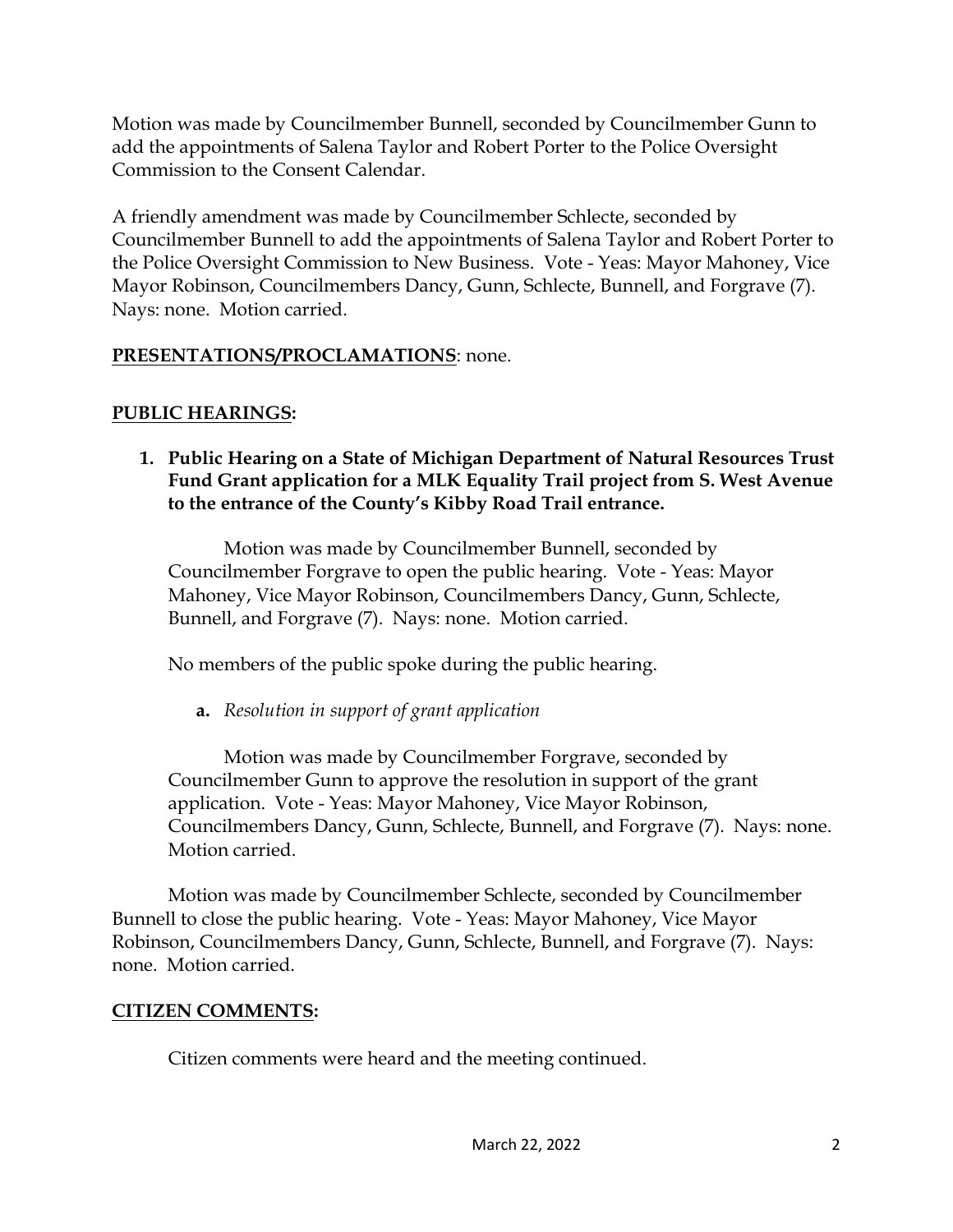## **PETITIONS & COMMUNICATION FROM CITY STAFF AND OTHER GOVERNMENTAL ENTITIES:**

- **A. Accept and Place on File – The 2021 City of Jackson Annual Report**
- **B. Accept and Place on File – The CDBG, HOME, and CDBG-CV Homeless Prevention Financial Summaries through February 28, 2022**

Motion was made by Councilmember Schlecte, seconded by Councilmember Dancy to accept and place on file the 2021 City of Jackson Annual Report and the CDBG, HOME, and CDBG-CV Homeless Prevention Financial Summaries through February 28, 2022. Vote - Yeas: Mayor Mahoney, Vice Mayor Robinson, Councilmembers Dancy, Gunn, Schlecte, Bunnell, and Forgrave (7). Nays: none. Motion carried.

# **CONSENT CALENDAR:**

- **A. Minutes of the Regular Meeting of March 8, 2022**  *Approve the minutes of the regular City Council Meeting of March 8, 2022.*
- **B. Receipt of the Draft 2022-2023 Annual Action Plan for CDBG/HOME** *Receive the draft Community Development Block Grant (CDBG) and HOME Investments Partnership Program (HOME) 2022-2023 Annual Action Plan*
- **C. Traffic Control Order 2377 – Seymour Avenue, North Street to Maguire Street** *Approval of Traffic Control Order 2377 to remove most of the parking on the west side of Seymour Avenue from North Street to Maguire Street*
- **D. Approval of Resolution to Vacate a Public Alley on Cleveland Place**  *Approval of resolution to vacate a public alley on Cleveland Place*
- **E. Special Event Application for the Annual Cascades Memorial Day Fireworks**  *Approve a request from the Jackson County Parks Department to conduct their annual Memorial Day Fireworks celebration on Saturday, May 28, 2022 at the Sparks Foundation County Park.*
- **F. Special Event Application for the Annual Cascades Labor Day Fireworks Celebration**

*Approve a request from the Jackson County Parks Department to conduct their annual Labor Day Fireworks celebration on Saturday, September 3, 2022 at the Sparks Foundation County Park.*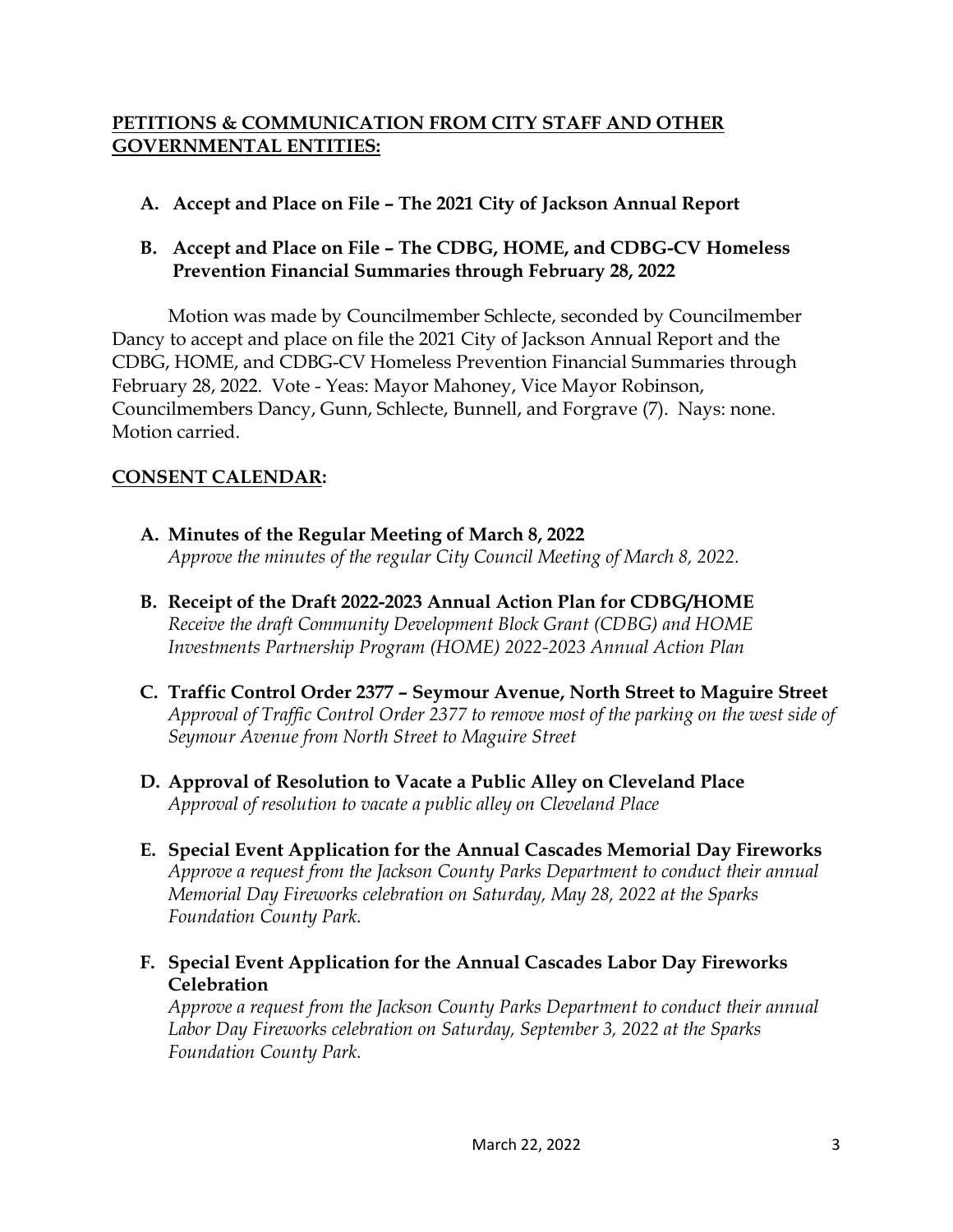### **G. Special Event Application for Juneteenth**

*Approve a request from the Jackson College Department of Multicultural Affairs to host their Juneteenth event on June 18, 2022 in Horace Blackman Park, the True Community Credit Union City Square, and on the streets of downtown Jackson.* 

### **H. Special Event Application for the Annual Cascades 4th of July Fireworks Celebration**

*Approve a request from the Jackson County Parks Department to conduct their annual 4th of July Fireworks celebration on Sunday, July 3, 2022 at the Sparks Foundation County Park.* 

## **I. Appointment to Racial Equity Commission**

*Approve the Racial Equity Commission's recommendation to appoint Leticia Albarran Rodriguez to fill an ex-officio vacancy on the Racial Equity Commission for a term of 3 years, expiring on December 31, 2024.* 

# **J. Appointment to Board of Review**

*Approve the Mayor's recommendation to appoint Sharon Pedersen as an alternate to the Board of Review to serve a 3-year term, beginning immediately and ending on January 31, 2024.* 

## **K. Reappointment to City Planning Commission**

*Approve the Mayor's recommendation to reappoint Sarah Saucedo to the City Planning Commission for a three-year term, beginning immediately and ending on December 31, 2024.* 

## **L. Reappointment to Downtown Development Authority**

*Approval of the Mayor's recommendation to reappoint Bradley Johncox to the Downtown Development Authority for a four-year term, beginning April 1, 2022 and ending on March 31, 2026.* 

## **M. Appointment to Environmental Commission**

*Approve the Mayor's recommendation to appoint Jane Flores to fill a vacancy on the Environmental Commission for a three-year term, beginning immediately and ending on May 29, 2025.* 

# **N. Appointment to Martin Luther King Corridor Improvement Authority**

*Approve the Mayor's recommendation to appoint George Brown to fill a vacancy on the Martin Luther King Corridor Improvement Authority for a term of 2-years, beginning immediately and expiring on December 31, 2023.*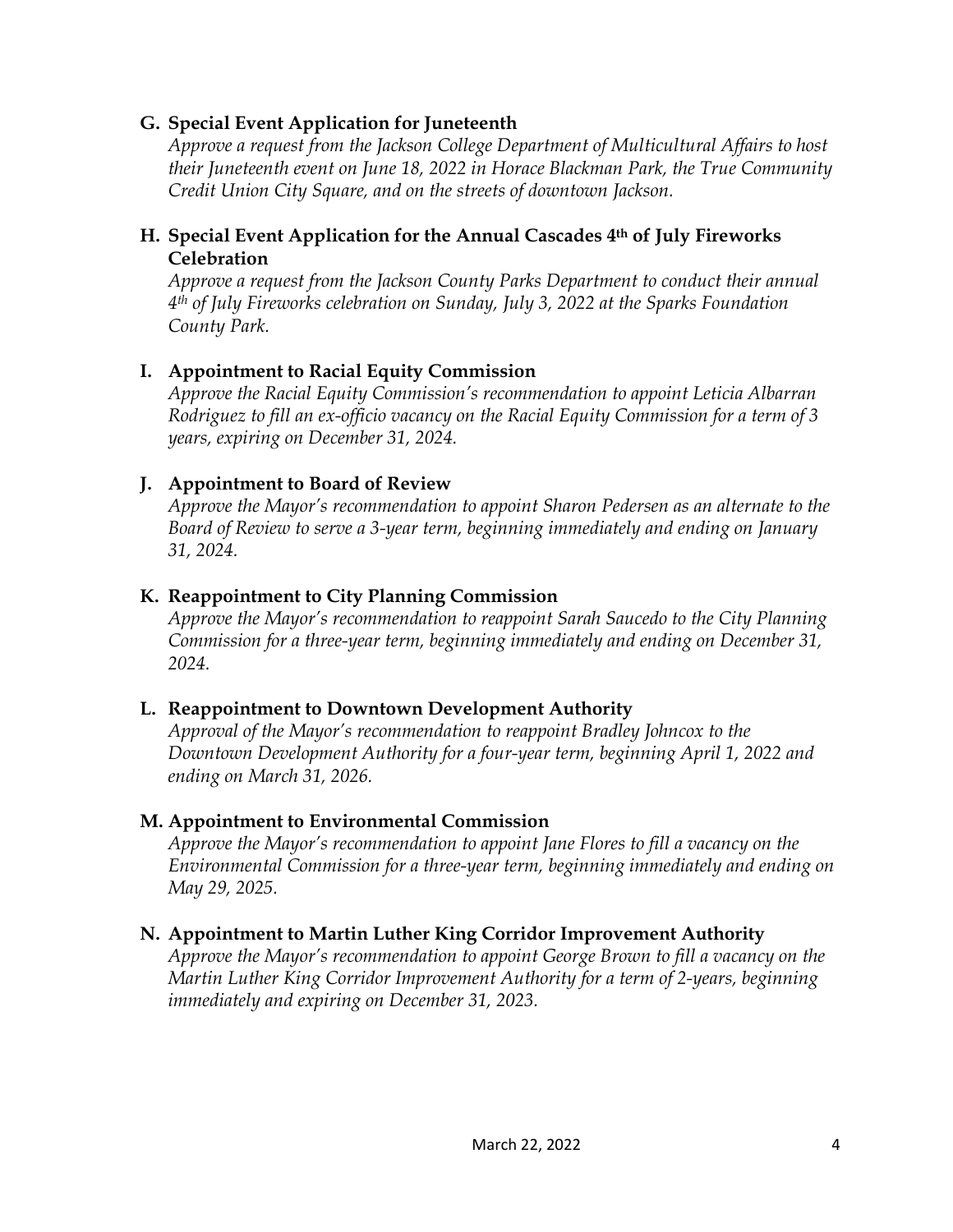## **O. Appointment to the Jackson Public Arts Commission**

*Approve the Mayor's recommendation to appoint Sophia Meuch to fill a vacancy on the Public Arts Commission for a term of three years, beginning immediately and ending on 12/31/24.* 

Motion was made by Councilmember Forgrave, seconded by Councilmember Bunnell to approve the consent calendar.

Councilmember Schlecte requested that items I-O be removed for separate consideration. Discussion was had and Councilmember Schlecte withdrew her request.

Motion was made by Councilmember Schlecte, seconded by Councilmember Forgrave to approve the consent calendar with Item A being removed for separate consideration. Vote - Yeas: Mayor Mahoney, Vice Mayor Robinson, Councilmembers Dancy, Gunn, Schlecte, Bunnell, and Forgrave (7). Nays: none. Motion carried.

Motion was made by Councilmember Forgrave, seconded by Councilmember Schlecte to approve the minutes of the regular meeting of March 8, 2022. Vote - Yeas: Mayor Mahoney, Vice Mayor Robinson, Councilmembers Dancy, Schlecte, Bunnell, and Forgrave (6). Nays: none. Abstention: Councilmember Gunn. Motion carried.

## **OTHER BUSINESS:**

## **A. Second Reading/Final Adoption of Ordinance No. 512**

**Recommendation:** *Approve second reading/final adoption of Ordinance No. 512 establishing the Ward boundaries as required in Section 6.2 Election Wards and Precincts of the Jackson City Charter.*

Motion was made by Councilmember Dancy, seconded by Councilmember Forgrave to approve the second reading/final adoption of Ordinance No. 512 establishing the Ward boundaries as required in Section 6.2 Election Wards and Precincts of the Jackson City Charter. Vote - Yeas: Mayor Mahoney, Councilmembers Dancy, Gunn, Bunnell, and Forgrave (5). Nays: Vice Mayor Robinson and Councilmember Schlecte (2). Motion carried.

## **B. Second Reading/Final Adoption of Ordinance No. 2022-02**

**Recommendation:** *Approve the second reading/final adoption of an ordinance amending Article XVIII, Chapter 16, Jackson Code of Ordinance amending the transfer requirements of license for medical marihuana facilities and adult-use marihuana facilities.*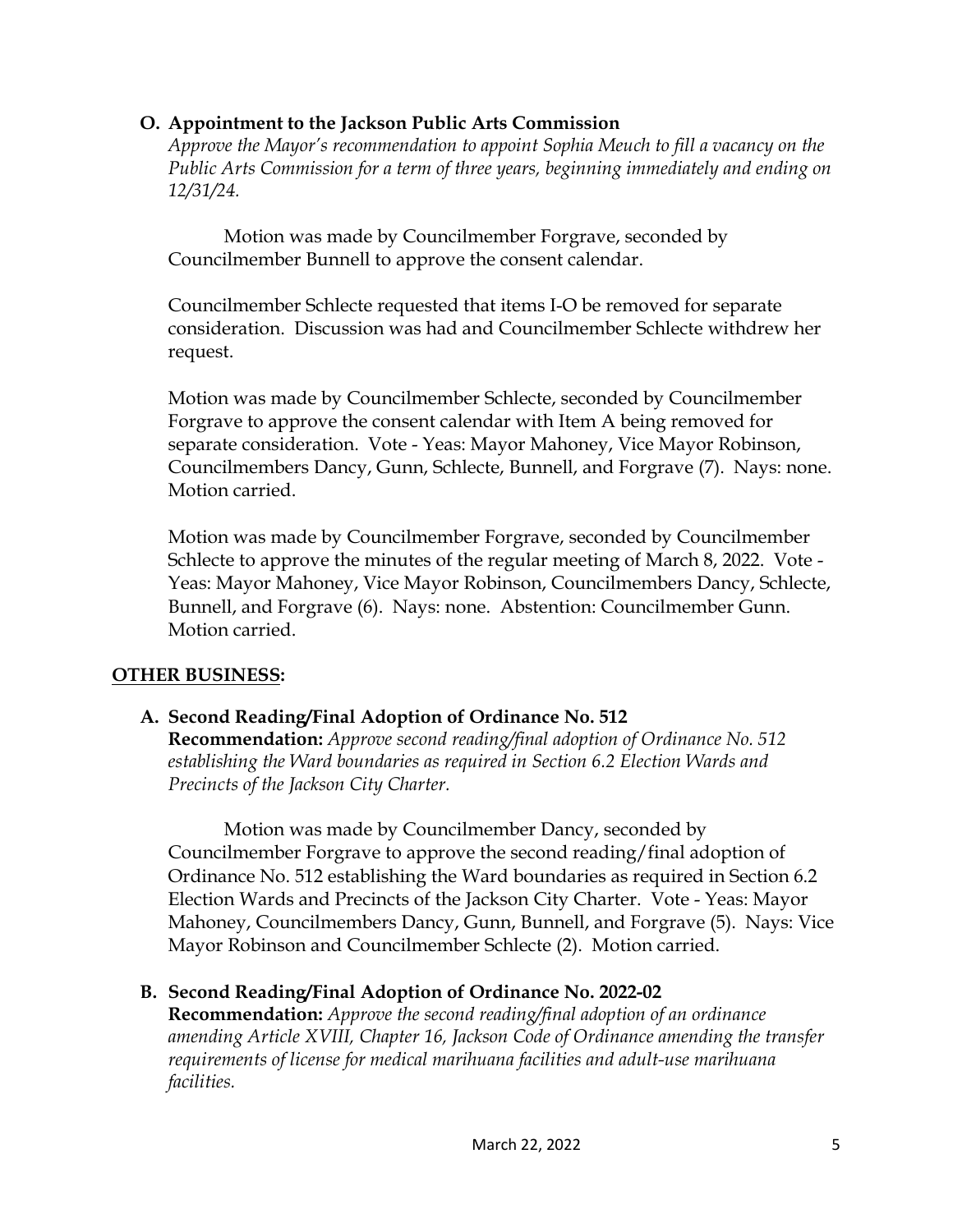Motion was made by Councilmember Bunnell, seconded by Councilmember Forgrave to approve the second reading/final adoption of Ordinance No. 2022-02 amending Article XVIII, Chapter 16, Jackson Code of Ordinances amending the transfer requirements of license for medical marihuana facilities and adult-use marihuana facilities. Vote - Yeas: Mayor Mahoney, Vice Mayor Robinson, Councilmembers Gunn, Schlecte, Bunnell, and Forgrave (6). Nays: Councilmember Dancy (1). Motion carried.

### **NEW BUSINESS:**

**A. Approve the Appropriation of \$2,500,000 from the American Rescue Plan Act for the Creation of a Food Incubator, Community Kitchen and Job Training Project at 145 W. Cortland Street**

**Recommendation:** *Approve the appropriation of \$2,500,000 from the American Rescue Plan Act for the creation of a food incubator, community kitchen and job training project at 145 W. Cortland Street.* 

Motion was made by Councilmember Bunnell, seconded by Councilmember Schlecte to approve the appropriation of \$2,500,000 from the American Rescue Plan Act for the creation of a food incubator, community kitchen, and job training project at 145 W. Cortland Street. Vote - Yeas: Mayor Mahoney, Vice Mayor Robinson, Councilmembers Dancy, Gunn, Schlecte, Bunnell, and Forgrave (7). Nays: none. Motion carried.

# **B. Award the Boos Center HVAC Phase One Upgrades to the lowest bidder Aladdin Electric of Jackson, Michigan in the amount of \$234,000**

**Recommendation:** *Award the Boos Center HVAC Phase One Upgrades to the lowest bidder Aladdin Electric of Jackson, Michigan and authorize the Mayor and City Clerk to execute the appropriate documents and authorize the City Manager to approve any and all change orders to complete the project.* 

Motion was made by Councilmember Dancy, seconded by Councilmember Gunn to award the Boos Center HVAC Phase One upgrade to the lowest bidder Aladdin Electric of Jackson Michigan and authorize the Mayor and City Clerk to execute the appropriate documents and authorize the City Manager to approve any and all change orders to complete the project. Vote - Yeas: Mayor Mahoney, Vice Mayor Robinson, Councilmembers Dancy, Gunn, Schlecte, Bunnell, and Forgrave (7). Nays: none. Motion carried.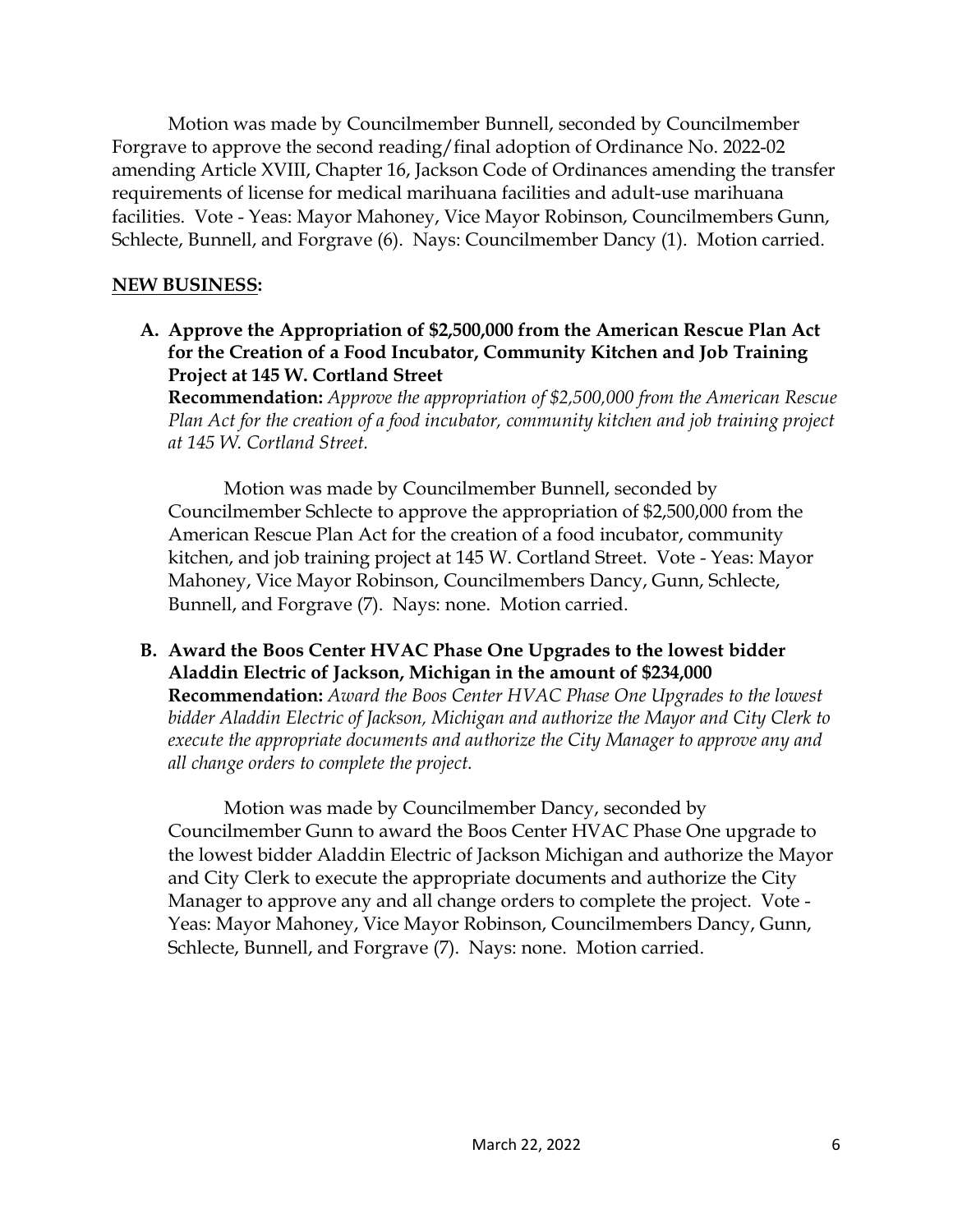### **C. 2022 Private Lot Mowing Contract Renewal**

**Recommendation:** *Renew the contract for as-needed private lot mowing for the 2022 season to Elysian Landscape of Jackson, Michigan.* 

Motion was made by Councilmember Bunnell, seconded by Councilmember Schlecte to renew the contract for as-needed private lot mowing for the 2022 season to Elysian Landscape of Jackson, Michigan. Vote - Yeas: Mayor Mahoney, Vice Mayor Robinson, Councilmembers Dancy, Gunn, Schlecte, Bunnell, and Forgrave (7). Nays: none. Motion carried.

### **D. 2022 City-Owned, H4HH/MSHDA & Grounds Maintenance Mowing Contract Renewal**

**Recommendation:** *Renew the contract for City Owned (Division 1), H4HH/MSHDA (Division 2) lot mowing and grounds maintenance (Division 3) for the 2022 season to Alpha & Omega Construction.* 

Motion was made by Councilmember Schlecte, seconded by Vice Mayor Robinson to renew the contract for City Owned (Division 1), H4HH/MSHDA (Division 2), and lot mowing and grounds maintenance (Division 3) for the 2022 season to Alpha & Omega Construction. Vote - Yeas: Mayor Mahoney, Vice Mayor Robinson, Councilmembers Gunn, Schlecte, Bunnell, and Forgrave (6). Nays: Councilmember Dancy (1). Motion carried.

# **E. Region 2 Planning Commission Invoice – Local Share Cost of JACTS Unified Work Program FY 2022**

**Recommendation:** *Approve payment of the invoice from Region 2 Planning Commission for local share cost of Jackson Area Comprehensive Transportation Study (JACTS) Unified Work Program for FY 2022, in the amount of \$21,398.00, in accordance with the recommendation of the City Engineer, and authorize the City Engineer to sign the Local Funding Resolution.* 

Motion was made by Councilmember Schlecte, seconded by Councilmember Gunn to approve payment of the invoice from Region 2 Planning Commission for local share cost of Jackson Area Comprehensive Transportation Study (JACTS) Unified Work Program for FY 2022, in the amount of \$21,398.00, in accordance with the recommendation of the City Engineer, and authorize the City Engineer to sign the Local Funding Resolution. Vote - Yeas: Mayor Mahoney, Vice Mayor Robinson, Councilmembers Dancy, Gunn, Schlecte, Bunnell, and Forgrave (7). Nays: none. Motion carried.

## **P. Appointment to the Police Oversight Commission**

*Approve the Mayor's recommendation to appoint Salena Taylor to fill a vacancy on the Police Oversight Commission for a term of two years, beginning immediately and ending on 12/31/23.*